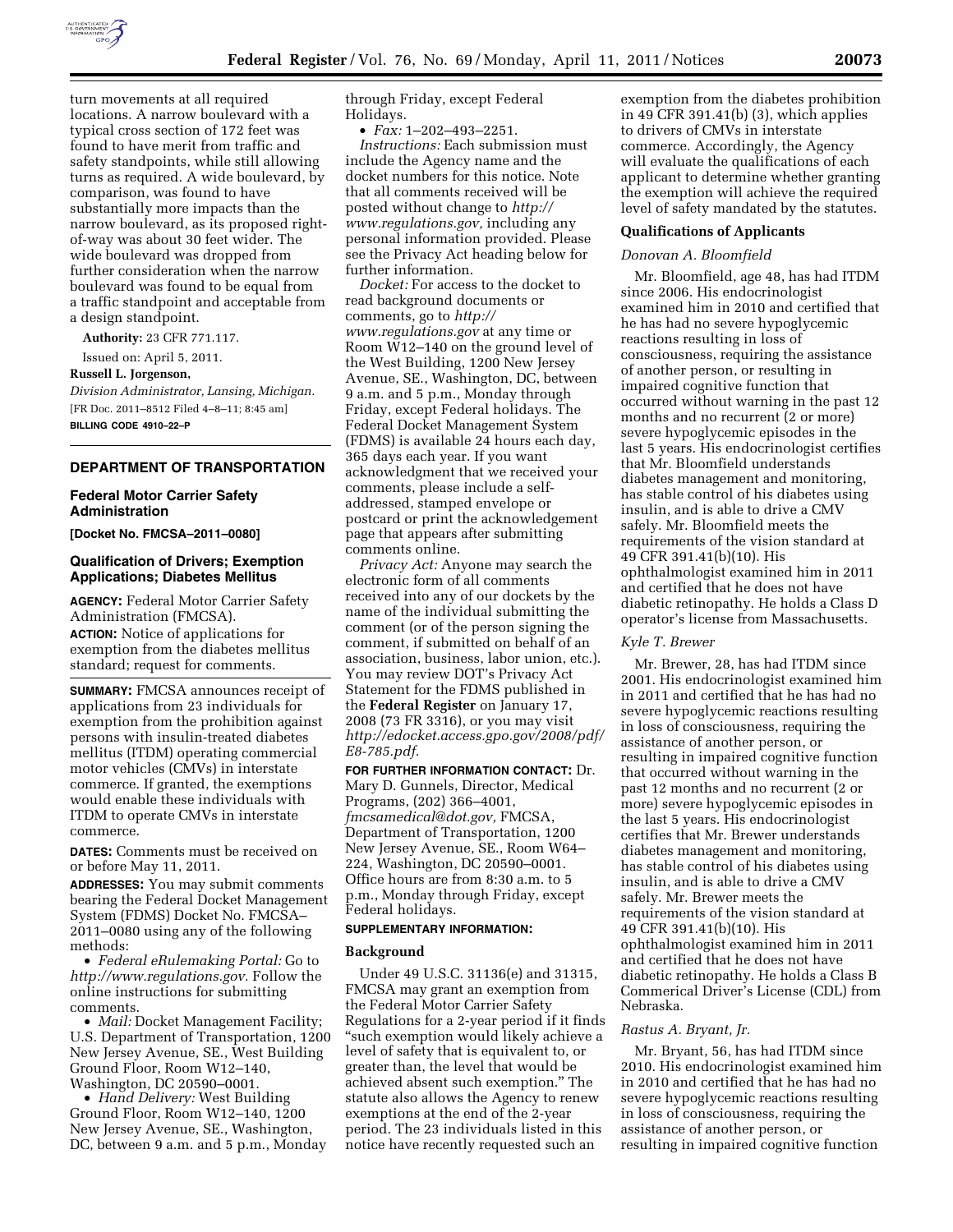that occurred without warning in the past 12 months and no recurrent (2 or more) severe hypoglycemic episodes in the last 5 years. His endocrinologist certifies that Mr. Bryant understands diabetes management and monitoring, has stable control of his diabetes using insulin, and is able to drive a CMV safely. Mr. Bryant meets the requirements of the vision standard at 49 CFR 391.41(b)(10). His optometrist examined him in 2010 and certified that he does not have diabetic retinopathy. He holds a Class A CDL from South Carolina.

# *Daniel J. Cahalan*

Mr. Cahalan, 55, has had ITDM since 1998. His endocrinologist examined him in 2010 and certified that he has had no severe hypoglycemic reactions resulting in loss of consciousness, requiring the assistance of another person, or resulting in impaired cognitive function that occurred without warning in the past 12 months and no recurrent (2 or more) severe hypoglycemic episodes in the last 5 years. His endocrinologist certifies that Mr. Cahalan understands diabetes management and monitoring, has stable control of his diabetes using insulin, and is able to drive a CMV safely. Mr. Cahalan meets the requirements of the vision standard at 49 CFR 391.41(b)(10). His optometrist examined him in 2011 and certified that he does not have diabetic retinopathy. He holds a Class C operator's license from North Carolina.

## *Bill R. Dubson*

Mr. Dubson, 36, has had ITDM since 1985. His endocrinologist examined him in 2011 and certified that he has had no severe hypoglycemic reactions resulting in loss of consciousness, requiring the assistance of another person, or resulting in impaired cognitive function that occurred without warning in the past 12 months and no recurrent (2 or more) severe hypoglycemic episodes in the last 5 years. His endocrinologist certifies that Mr. Dubson understands diabetes management and monitoring, has stable control of his diabetes using insulin, and is able to drive a CMV safely. Mr. Dubson meets the requirements of the vision standard at 49 CFR 391.41(b)(10). His ophthalmologist examined him in 2011 and certified that he has stable nonproliferative diabetic retinopathy. He holds a Class D operator's license from Illinois.

# *Paul C. Farley*

Mr. Farley, 50, has had ITDM since 1987. His endocrinologist examined him in 2011 and certified that he has had no

severe hypoglycemic reactions resulting in loss of consciousness, requiring the assistance of another person, or resulting in impaired cognitive function that occurred without warning in the past 12 months and no recurrent (2 or more) severe hypoglycemic episodes in the last 5 years. His endocrinologist certifies that Mr. Farley understands diabetes management and monitoring, has stable control of his diabetes using insulin, and is able to drive a CMV safely. Mr. Farley meets the requirements of the vision standard at 49 CFR 391.41(b)(10). His optometrist examined him in 2010 and certified that he does not have diabetic retinopathy. He holds a Class A CDL from Connecticut.

#### *Daniel E. Farmer*

Mr. Farmer, 53, has had ITDM since 1992. His endocrinologist examined him in 2010 and certified that he has had no severe hypoglycemic reactions resulting in loss of consciousness, requiring the assistance of another person, or resulting in impaired cognitive function that occurred without warning in the past 12 months and no recurrent (2 or more) severe hypoglycemic episodes in the last 5 years. His endocrinologist certifies that Mr. Farmer understands diabetes management and monitoring, has stable control of his diabetes using insulin, and is able to drive a CMV safely. Mr. Farmer meets the requirements of the vision standard at 49 CFR 391.41(b)(10). His ophthalmologist examined him in 2010 and certified that he has stable nonproliferative diabetic retinopathy. He holds a Class E operator's license from Missouri.

#### *C. Shawn Fox*

Mr. Fox, 44, has had ITDM since 2007. His endocrinologist examined him in 2010 and certified that he has had no severe hypoglycemic reactions resulting in loss of consciousness, requiring the assistance of another person, or resulting in impaired cognitive function that occurred without warning in the past 12 months and no recurrent (2 or more) severe hypoglycemic episodes in the last 5 years. His endocrinologist certifies that Mr. Fox understands diabetes management and monitoring, has stable control of his diabetes using insulin, and is able to drive a CMV safely. Mr. Fox meets the requirements of the vision standard at 49 CFR 391.41(b)(10). His optometrist examined him in 2010 and certified that he does not have diabetic retinopathy. He holds a Class A CDL from Ohio.

## *Brad S. Gray*

Mr. Gray, 54, has had ITDM since 2006. His endocrinologist examined him in 2011 and certified that he has had no severe hypoglycemic reactions resulting in loss of consciousness, requiring the assistance of another person, or resulting in impaired cognitive function that occurred without warning in the past 12 months and no recurrent (2 or more) severe hypoglycemic episodes in the last 5 years. His endocrinologist certifies that Mr. Gray understands diabetes management and monitoring, has stable control of his diabetes using insulin, and is able to drive a CMV safely. Mr. Gray meets the requirements of the vision standard at 49 CFR 391.41(b)(10). His optometrist examined him in 2010 and certified that he does not have diabetic retinopathy. He holds a Class A CDL from Maryland.

## *Ken M. Jorgenson*

Mr. Jorgenson, 58, has had ITDM since 2010. His endocrinologist examined him in 2010 and certified that he has had no severe hypoglycemic reactions resulting in loss of consciousness, requiring the assistance of another person, or resulting in impaired cognitive function that occurred without warning in the past 12 months and no recurrent (2 or more) severe hypoglycemic episodes in the last 5 years. His endocrinologist certifies that Mr. Jorgenson understands diabetes management and monitoring, has stable control of his diabetes using insulin, and is able to drive a CMV safely. Mr. Jorgenson meets the requirements of the vision standard at 49 CFR 391.41(b)(10). His ophthalmologist examined him in 2010 and certified that he does not have diabetic retinopathy. He holds a Class A CDL from Minnesota.

## *Troy M. Keller*

Mr. Keller, 21, has had ITDM since 1994. His endocrinologist examined him in 2011 and certified that he has had no severe hypoglycemic reactions resulting in loss of consciousness, requiring the assistance of another person, or resulting in impaired cognitive function that occurred without warning in the past 12 months and no recurrent (2 or more) severe hypoglycemic episodes in the last 5 years. His endocrinologist certifies that Mr. Keller understands diabetes management and monitoring, has stable control of his diabetes using insulin, and is able to drive a CMV safely. Mr. Keller meets the requirements of the vision standard at 49 CFR 391.41(b)(10). His optometrist examined him in 2010 and certified that he does not have diabetic retinopathy.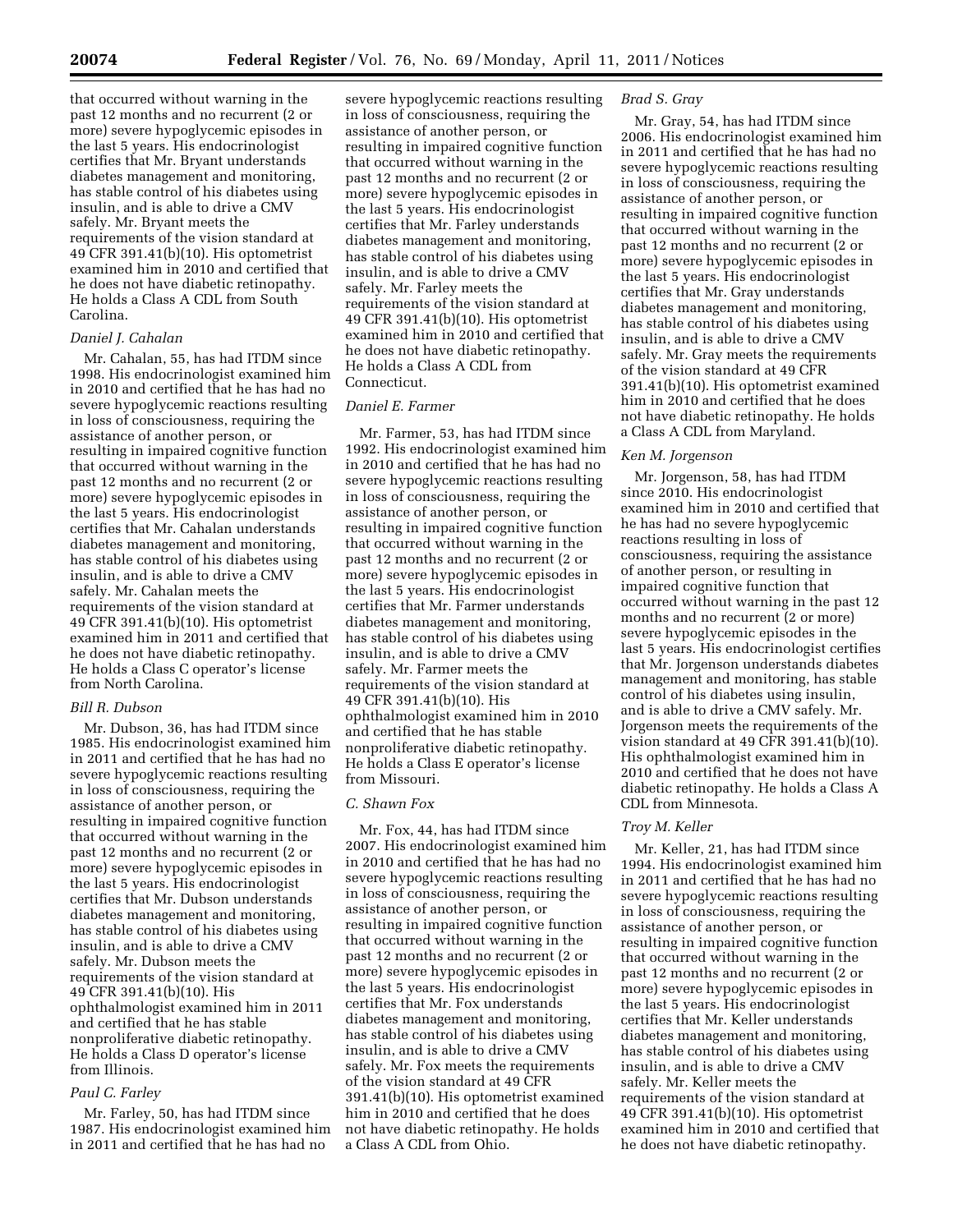He holds a Class A CDL from Pennsylvania.

# *Edmund D. Kilmartin, III*

Mr. Kilmartin, 57, has had ITDM since 2009. His endocrinologist examined him in 2011 and certified that he has had no severe hypoglycemic reactions resulting in loss of consciousness, requiring the assistance of another person, or resulting in impaired cognitive function that occurred without warning in the past 12 months and no recurrent (2 or more) severe hypoglycemic episodes in the last 5 years. His endocrinologist certifies that Mr. Kilmartin understands diabetes management and monitoring, has stable control of his diabetes using insulin, and is able to drive a CMV safely. Mr. Kilmartin meets the requirements of the vision standard at 49 CFR 391.41(b)(10). His ophthalmologist examined him in 2010 and certified that he does not have diabetic retinopathy. He holds a Class A CDL from Michigan.

### *Lonnie L. Little*

Mr. Little, 45, has had ITDM since 2009. His endocrinologist examined him in 2010 and certified that he has had no severe hypoglycemic reactions resulting in loss of consciousness, requiring the assistance of another person, or resulting in impaired cognitive function that occurred without warning in the past 12 months and no recurrent (2 or more) severe hypoglycemic episodes in the last 5 years. His endocrinologist certifies that Mr. Little understands diabetes management and monitoring, has stable control of his diabetes using insulin, and is able to drive a CMV safely. Mr. Little meets the requirements of the vision standard at 49 CFR 391.41(b)(10). His optometrist examined him in 2010 and certified that he does not have diabetic retinopathy. He holds a Class A CDL from Minnesota.

#### *Michael G. Moseley*

Mr. Moseley, 45, has had ITDM since 2009. His endocrinologist examined him in 2010 and certified that he has had no severe hypoglycemic reactions resulting in loss of consciousness, requiring the assistance of another person, or resulting in impaired cognitive function that occurred without warning in the past 12 months and no recurrent (2 or more) severe hypoglycemic episodes in the last 5 years. His endocrinologist certifies that Mr. Moseley understands diabetes management and monitoring, has stable control of his diabetes using insulin, and is able to drive a CMV safely. Mr. Moseley meets the requirements of the vision standard at 49 CFR 391.41(b)(10). His optometrist

examined him in 2010 and certified that he does not have diabetic retinopathy. He holds a Class A CDL from North Carolina.

# *William M. Munn*

Mr. Munn, 67, has had ITDM since 2001. His endocrinologist examined him in 2011 and certified that he has had no severe hypoglycemic reactions resulting in loss of consciousness, requiring the assistance of another person, or resulting in impaired cognitive function that occurred without warning in the past 12 months and no recurrent (2 or more) severe hypoglycemic episodes in the last 5 years. His endocrinologist certifies that Mr. Munn understands diabetes management and monitoring, has stable control of his diabetes using insulin, and is able to drive a CMV safely. Mr. Munn meets the requirements of the vision standard at 49 CFR 391.41(b)(10). His ophthalmologist examined him in 2010 and certified that he does not have diabetic retinopathy. He holds a Class D operator's license from Washington DC.

## *Jeffrey M. Sandler*

Mr. Sandler, 50, has had ITDM for the past 15 years. His endocrinologist examined him in 2011 and certified that he has had no severe hypoglycemic reactions resulting in loss of consciousness, requiring the assistance of another person, or resulting in impaired cognitive function that occurred without warning in the past 12 months and no recurrent (2 or more) severe hypoglycemic episodes in the last 5 years. His endocrinologist certifies that Mr. Sandler understands diabetes management and monitoring, has stable control of his diabetes using insulin, and is able to drive a CMV safely. Mr. Sandler meets the requirements of the vision standard at 49 CFR 391.41(b)(10). His optometrist examined him in 2010 and certified that he does not have diabetic retinopathy. He holds a Class A CDL from California.

## *Donald R. Sine, Jr.*

Mr. Sine, 56, has had ITDM since 2002. His endocrinologist examined him in 2010 and certified that he has had no severe hypoglycemic reactions resulting in loss of consciousness, requiring the assistance of another person, or resulting in impaired cognitive function that occurred without warning in the past 12 months and no recurrent (2 or more) severe hypoglycemic episodes in the last 5 years. His endocrinologist certifies that Mr. Sine understands diabetes management and monitoring, has stable control of his diabetes using insulin, and is able to drive a CMV

safely. Mr. Sine meets the requirements of the vision standard at 49 CFR 391.41(b)(10). His optometrist examined him in 2010 and certified that he does not have diabetic retinopathy. He holds a Class A CDL from West Virginia.

#### *Edward C. Sinkhorn, Jr.*

Mr. Sinkhorn, 72, has had ITDM since 2010. His endocrinologist examined him in 2010 and certified that he has had no severe hypoglycemic reactions resulting in loss of consciousness, requiring the assistance of another person, or resulting in impaired cognitive function that occurred without warning in the past 12 months and no recurrent (2 or more) severe hypoglycemic episodes in the last 5 years. His endocrinologist certifies that Mr. Sinkhorn understands diabetes management and monitoring, has stable control of his diabetes using insulin, and is able to drive a CMV safely. Mr. Sinkhorn meets the requirements of the vision standard at 49 CFR 391.41(b)(10). His ophthalmologist examined him in 2010 and certified that he does not have diabetic retinopathy. He holds a Class B CDL from Indiana.

## *Wanda S. Sloan*

Ms. Sloan, 61, has had ITDM since 2010. Her endocrinologist examined her in 2011 and certified that she has had no severe hypoglycemic reactions resulting in loss of consciousness, requiring the assistance of another person, or resulting in impaired cognitive function that occurred without warning in the past 12 months and no recurrent (2 or more) severe hypoglycemic episodes in the last 5 years. Her endocrinologist certifies that Ms. Sloan understands diabetes management and monitoring, has stable control of her diabetes using insulin, and is able to drive a CMV safely. Ms. Sloan meets the requirements of the vision standard at 49 CFR 391.41(b)(10). Her optometrist examined her in 2011 and certified that she does not have diabetic retinopathy. She holds a Class D operator's license from Tennessee.

#### *John C. Stephens*

Mr. Stephens, 66, has had ITDM since 1980. His endocrinologist examined him in 2011 and certified that he has had no severe hypoglycemic reactions resulting in loss of consciousness, requiring the assistance of another person, or resulting in impaired cognitive function that occurred without warning in the past 12 months and no recurrent (2 or more) severe hypoglycemic episodes in the last 5 years. His endocrinologist certifies that Mr. Stpehens understands diabetes management and monitoring,